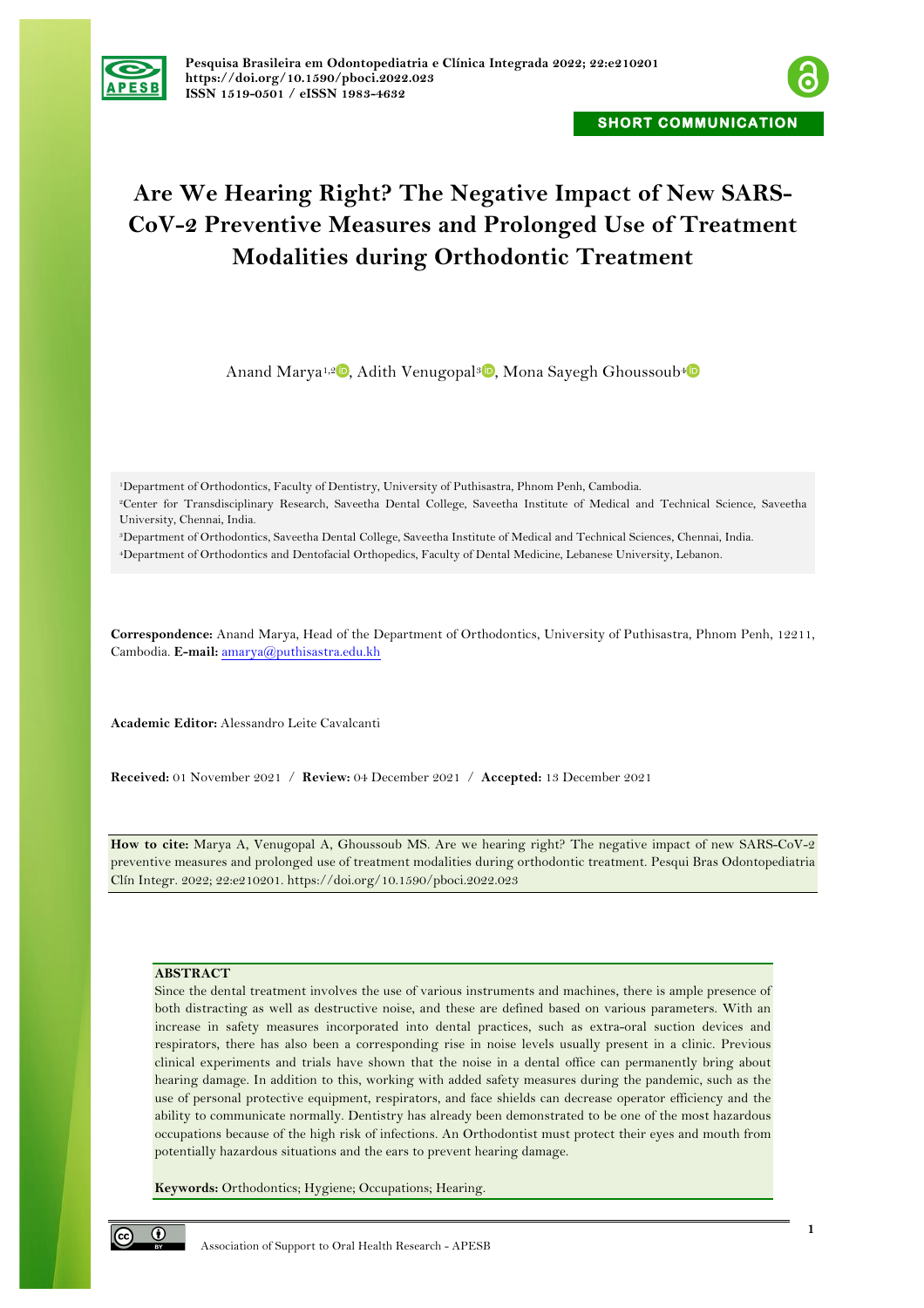## **Introduction**

Dental professionals, in general, are predisposed to a variety of occupational hazards purely by the nature of their occupation. From life-threatening infections such as Viral Hepatitis and HIV to the use of chemical-based materials, radiation, and last but not least, noise [1-5]. Previous studies have shown that Hearing loss may not be symptomatic, but some dentists have previously reported signs such as Tinnitus [6]. Since the dental treatment involves the use of various instruments and machines, there is ample presence of both distracting as well as destructive noise, and these are defined based on various parameters. In many ways, the last year has redefined the way we practice dentistry in general and Orthodontics, to be more specific. With an increase in safety measures incorporated into dental practices, such as extra-oral suction devices and respirators, there has also been a corresponding rise in noise levels usually present in a clinic.

Previous studies have reported a positive correlation between the length of treatment provided and the extent of hearing damage in dentists [7]. Dentists with more than ten years of work experience have also been found to be at a higher risk of damage to their hearing capabilities [8]. A previous study reported that dentists that report higher usage of high-speed handpieces had been found to have more hearing damage compared to their counterparts that report less usage [9]. Data obtained from previously conducted research has also shown that there is more significant hearing loss in the left ear in the range of 4000 to 6000 Hz. Male dentists report such problems more than female dentists [10]. A significant problem that has been seen during various stages of the pandemic-initiated lockdowns is the removal of brackets in patients undergoing fixed appliance therapy [11]. Studies conducted during this period have shown that removed brackets, tubes, bands, and archwires are the most reported emergencies over the pandemic period [12]. The critical thing to consider is that all of these require the use of high-speed handpieces coupled with extra preventive measures such as high volume extra-oral suction devices.

#### **Rise in Noise Levels**

A glance around any orthodontic practice worldwide would show Orthodontists, clinic personnel, and patients communicating at a higher-than-normal volume because they are talking through masks. Previous clinical experiments and trials have shown that the noise present in a dental office can bring about hearing damage permanently [13]. The devices that have been shown to cause the maximum auditory damage are lowspeed and high-speed handpieces, ultrasonic cleaning instruments, high-velocity suction devices, and even model trimming machines [13]. As has been commonly seen during the last year, because of irregular lockdowns, many patients have been reporting to dental clinics with removed brackets, broken wires, and poor oral hygiene [14]. To fix removed orthodontic brackets and provide oral prophylaxis, many of the devices mentioned above are used, which has only added to the hazardous nature of our profession.

#### **Auditory Effects from Devices in the Orthodontic Office**

Hearing damage has been demonstrated to come about by exposure to high-intensity sounds for a sudden short duration or prolonged exposure to high-level sounds. Sounds of intensity more than 140 decibels cause damage to the inner ear tissues of the ear and can even lead to permanent damage [13]. On the other hand, sounds between 90 to 140 decibels progressively damage the inner ear tissues over a few years [13]. The devices that have been shown to generate high-level sounds include piezoelectric ultrasonic cleaners, highvelocity suction, high-speed handpiece devices, and scalers [15-18] (Table 1).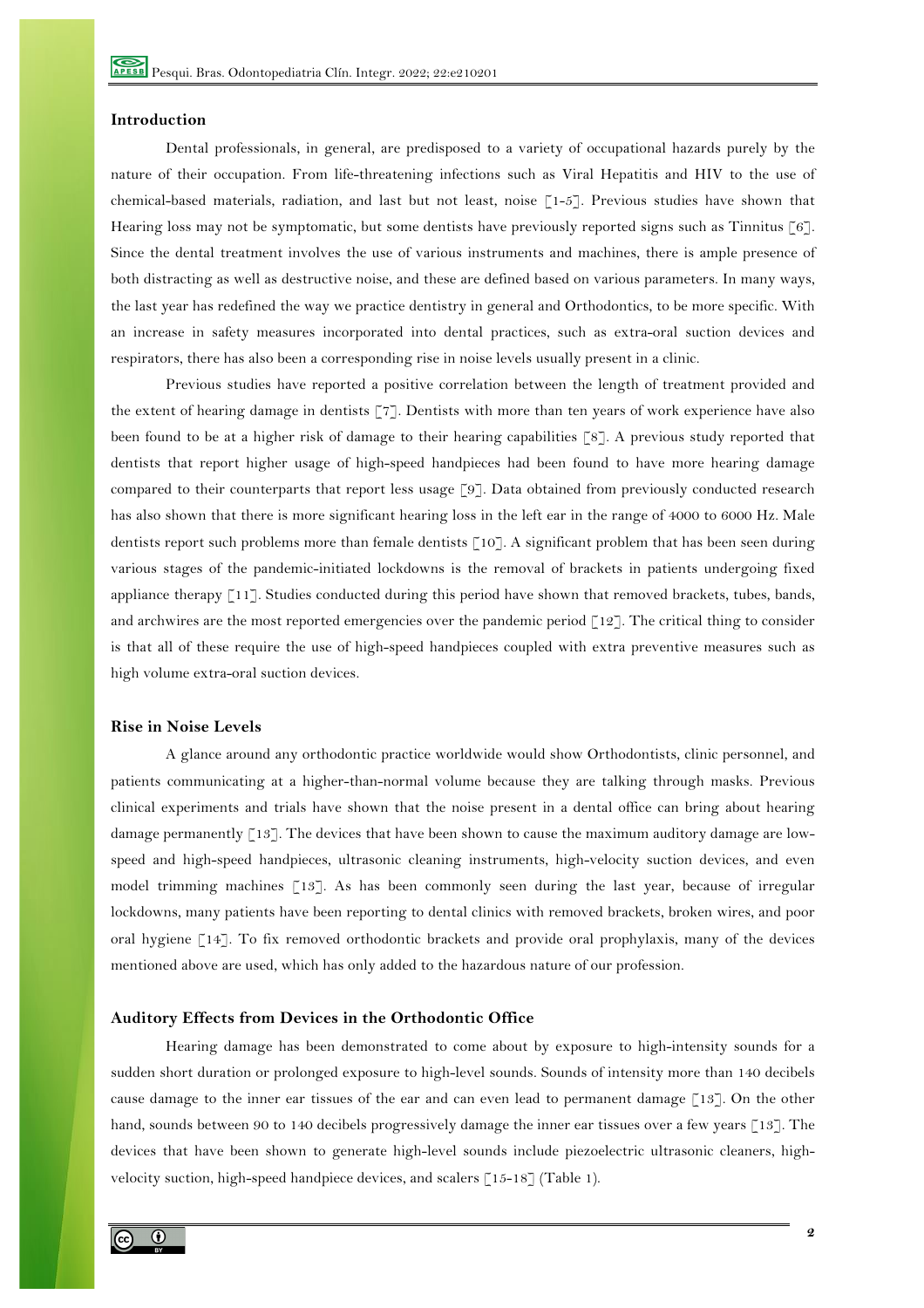$\overline{\phantom{a}}$ 

| Device/Instrument     | Sound Levels When Carrying out Treatment on the Teeth (dBAeq) |
|-----------------------|---------------------------------------------------------------|
| High-Speed Handpieces | 82.64 dBAeq                                                   |
| Low-Speed Handpieces  | $79.62 \text{ dBAeq}$                                         |
| <b>Scalers</b>        | 85.80 dBAeq                                                   |
| Intra-Oral Suction    | $77.00 \text{ dBAeq}$                                         |
| Air-Blow Syringe      | $100.00$ dBAeq                                                |
| High-Volume Aspirator | $61.61 \text{ dBAeq}$                                         |

# **Table 1. The sound levels of different devices used in an orthodontic office to carry out treatment.**

### **Non-auditory Effects in an Orthodontic Office from Exposure to Noise**

Previously conducted studies have shown that the stressful environment in a dental office can cause enhanced levels of stress, decreased efficiency, and even suffer from headaches, neck pain, and a rise in heart rate [1,13]. Loud noise has also been demonstrated to harm other organic functions such as behavior, digestion, cardiovascular system, and even neurological problems [16]. In addition, working with added safety measures during the pandemic, such as PPE, respirators, and face shields can decrease operator efficiency and the ability to communicate normally. Reduced mobility, efficiency during working, and communication difficulties can add to high-stress levels in a practice [17].

# **Signs and Symptoms of Auditory Damage**

According to clinical reports, many signs and symptoms indicate auditory damage. Initially, this may include signs such as asking patients to repeat their sentences, not responding to bells or ringing phones, and inability to comprehend when ambient noise is present. Other worrying symptoms include asking people to speak louder even in an external environment, watching television or listening to music at a higher-thannormal sound level, and Tinnitus or hearing a ringing sound in the ears [18,19]. In addition, tinnitus has been found to be associated with noise-induced hearing loss, and previous research conducted in the UAE found a high rate of tinnitus among dental practitioners [20].

## **Steps to Avoid Auditory Damage**

Although these may still require extensive clinical trials, there are guidelines and recommendations from the American Dental Association to prevent sensorineural hearing loss. These include the use of noisecanceling earplugs and headphones  $\lceil 21 \rceil$ . While purchasing dental equipment, the orthodontist must consider the noise levels of the device. Also, it has been advised that it would be good to get regularly tested to identify any potential damage at the earliest possible step to avoid or minimize additional risk [22]. Periodic audiometric changes are recommended to identify hearing damage as soon as possible. Another recommendation would be to remove surfaces in the treatment room that are more susceptible to acoustic reverberation [23].

# **Regulations Audiometric Testing in an Orthodontic Practise**

According to the Canadian Standards Association Z1007 Hearing Loss Prevention Program, working professionals exposed to noise above 85dB must be monitored for any adverse effects on their hearing due to noise [24]. In such scenarios, they have made the following recommendations:

- Monitoring of exposure to noise;
- Control methods;
- Use of hearing protection aids;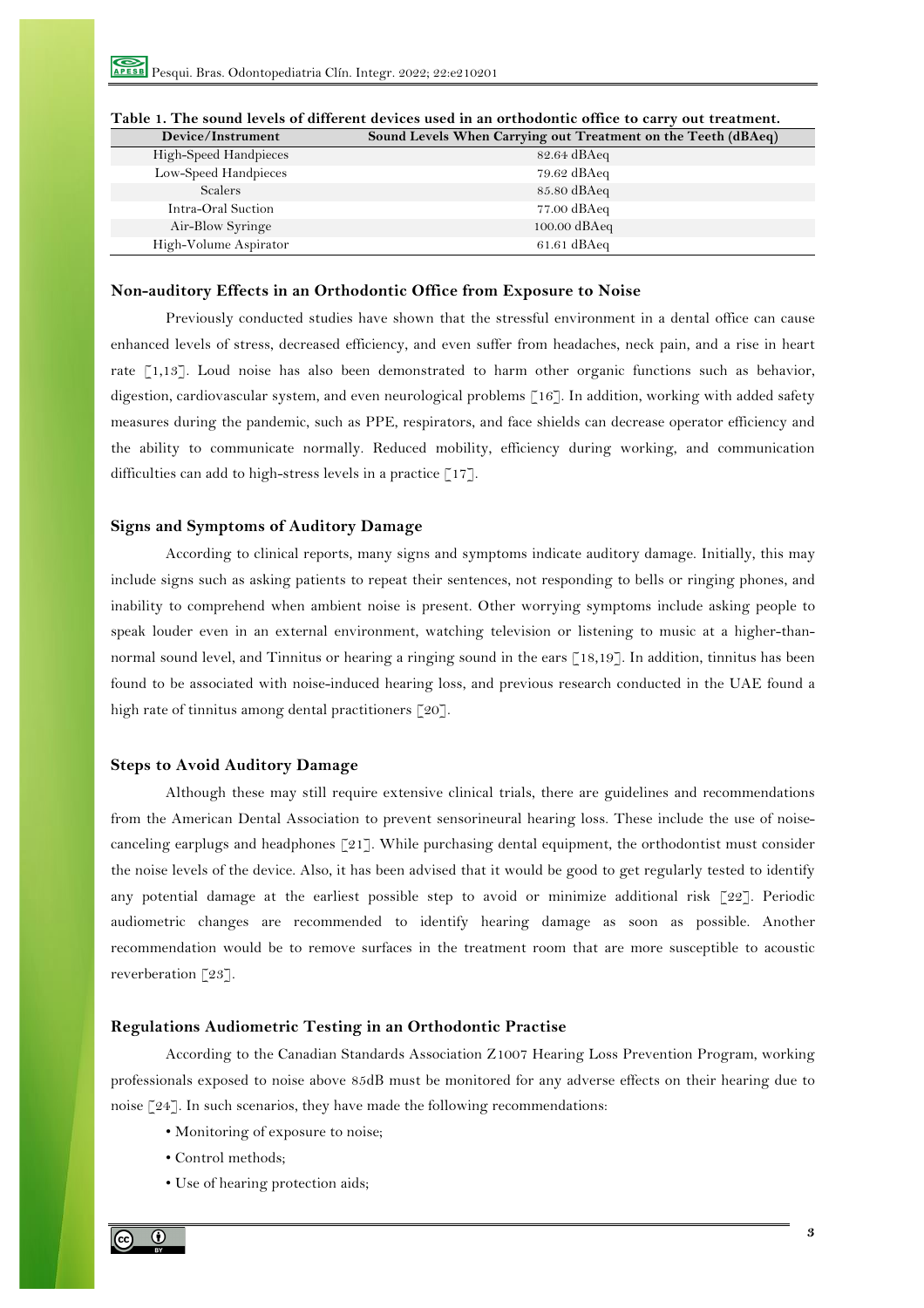- Audiometric testing annually;
- Maintenance of records;
- Improvement plans.

#### **Steps to Minimize Aerosol and Noise Generating Procedures**

Previous research has advised using bio-inspired therapies to ensure that fixed orthodontic patients maintain good oral hygiene throughout treatment, thereby reducing the need for aerosol-generating procedures [25]. During bonding, we must also ensure that correct pre-bonding procedures are followed so that there is a minimal incidence of bracket detachment during treatment [26]. At the debonding appointment on the use of a lift-off debonding instrument, there is less discomfort and less damage to the enamel and reduced requirement for the use of aerosol-generating procedures [27,28].

# **Conclusion**

The ears are as important an organ as others and should be treated so. An Orthodontist must protect their eyes and mouth from potentially hazardous situations and the ears to prevent hearing damage. There is evidence that prolonged exposure of dentists to loud noise can cause hearing damage over time, and there has been an increase in orthodontic emergencies over the pandemic period. Therefore, there is extensive use of noise-generating protective devices in the clinic to manage these orthodontic emergencies along with the regular appointment schedule. This makes it essential for us to protect our ears from any auditory damage.

# **Authors' Contributions**

| AM                                                                                                                                      |  | https://orcid.org/0000-0003-2009-4393 | Conceptualization, Data Curation, Writing - Original Draft, Writing - Review and Editing, |  |
|-----------------------------------------------------------------------------------------------------------------------------------------|--|---------------------------------------|-------------------------------------------------------------------------------------------|--|
|                                                                                                                                         |  |                                       | Visualization and Supervision.                                                            |  |
| AV                                                                                                                                      |  | https://orcid.org/0000-0002-7945-8799 | Conceptualization, Data Curation, Writing - Original Draft, Writing - Review and Editing, |  |
|                                                                                                                                         |  |                                       | Visualization and Supervision.                                                            |  |
| $MSG$ (i)                                                                                                                               |  | https://orcid.org/0000-0001-7983-4822 | Conceptualization, Data Curation, Writing - Original Draft, Writing - Review and Editing, |  |
|                                                                                                                                         |  |                                       | Visualization and Supervision.                                                            |  |
| All authors declare that they contributed to critical review of intellectual content and approval of the final version to be published. |  |                                       |                                                                                           |  |

#### **Financial Support**

None.

# **Conflict of Interest**

The authors declare no conflicts of interest.

#### **Data Availability**

The data used to support the findings of this study can be made available upon request to the corresponding author.

#### **References**

- [1] Ayatollahi J, Ayatollahi F, Ardekani AM, Bahrololoomi R, Ayatollahi J, Ayatollahi A, et al. Occupational hazards to dental staff. Dent Res J (Isfahan) 2012; 9(1):2-7. https://doi.org/10.4103/1735-3327.92919
- [2] Trenter SC, Walmsley AD. Ultrasonic dental scaler: associated hazards. J Clin Periodontol 2003; 30(2):95-101. https://doi.org/10.1034/j.1600-051x.2003.00276.x
- [3] Dierickx M, Verschraegen S, Wierinck E, Willems G, van Wieringen A. Noise disturbance and potential hearing loss due to exposure of dental equipment in flemish dentists. Int J Environ Res Public Health 2021; 18(11):5617. https://doi.org/10.3390/ijerph18115617
- [4] Shetty R, Shoukath S, Shetty SK, Dandekeri S, Shetty NHG, Ragher M. Hearing assessment of dental personnel: a cross-sectional exploratory study. J Pharm Bioallied Sci 2020; 12(Suppl 1):S488-S494. https://doi.org/10.4103/jpbs.JPBS\_145\_20